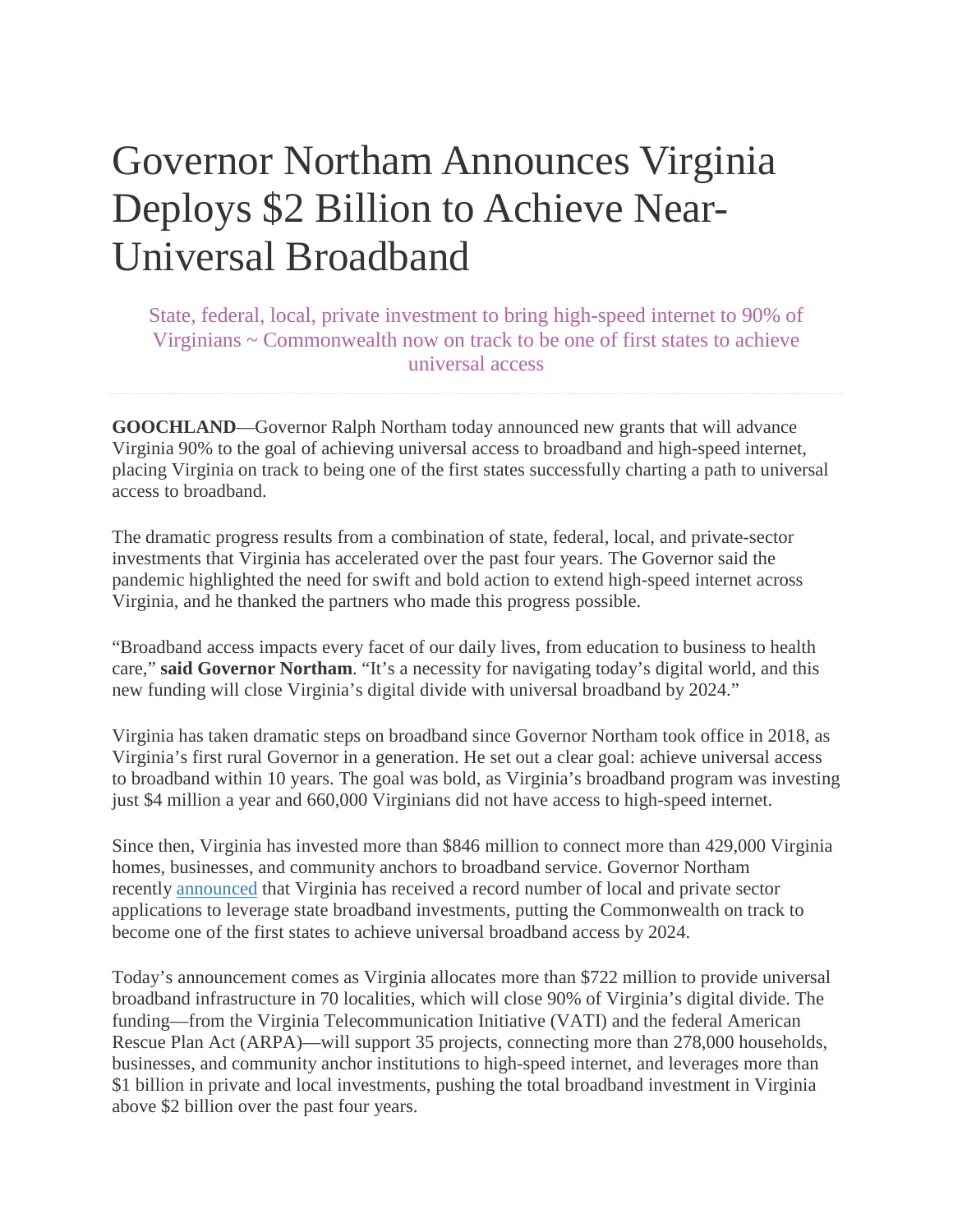"Virginia and the VATI program continue to be the national model for closing the digital divide and today's announcement cements our success," **said Secretary of Commerce and Trade Brian Ball.** "This round of grants will connect more than 278,550 households/businesses to high-speed internet, ensuring more communities across the Commonwealth have access to the necessities of modern life."

The Department of Housing and Community Development administers the VATI program, which provides targeted financial assistance to extend broadband service to areas that are currently unserved by a provider. Projects were selected through a competitive process that evaluated each project for demonstrated need and benefit for the community, applicant readiness and capacity, and the cost and leverage of the proposed project. The level of funding awarded is based on the infrastructure needs in the project area.

In this application year, VATI received 57 applications from 84 localities that partnered with 25 internet service providers, requesting more than \$943 million in funding. Additional information on VATI is available [here.](https://www.dhcd.virginia.gov/vati) **Here are the awards:**

# **Northern Shenandoah Valley Regional Commission and All Points Broadband**

| \$95,303,000.00  | Award     |
|------------------|-----------|
| \$190,759,621.00 | Leveraged |

The project will build fiber broadband to 37,357 unserved locations and achieve universal coverage in Augusta, Clarke, Fauquier, Frederick, Page, Rappahannock, Rockingham, and Warren Counties.

# **West Piedmont Planning District Commission and RiverStreet Networks**

| \$87,003,888.00 | Award     |
|-----------------|-----------|
| \$65,421,347.00 | Leveraged |

The project will build fiber broadband to 24,641 unserved locations and achieve universal coverage in Amelia, Bedford, Campbell, Charlotte, Nottoway, and Pittsylvania Counties when combined with other projects.

# **Thomas Jefferson Planning District Commission and Firefly**

| \$79,027,930.00  | Award     |
|------------------|-----------|
| \$208,969,670.00 | Leveraged |

The project will build fiber broadband to 36,283 unserved locations and achieve universal coverage in Albemarle, Amherst, Appomattox, Buckingham, Campbell, Cumberland, Fluvanna, Goochland, Greene, Louisa, Madison, Nelson, and Powhatan Counties when combined with other projects. The project was supported by CSX through the Commonwealth Connect Fund.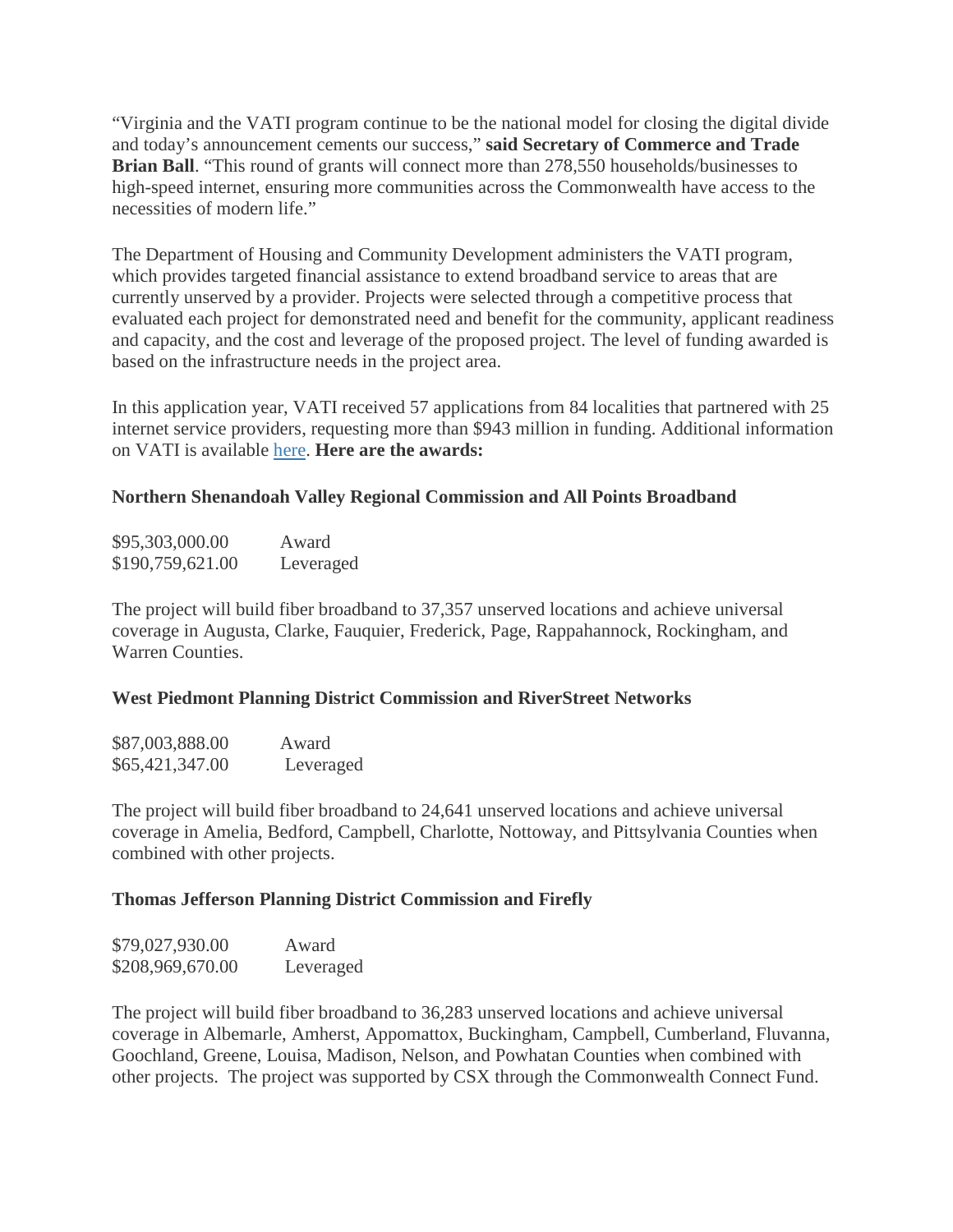# **Southside Planning District Commission and EMPOWER Broadband**

| \$69,431,635.00 | Award     |
|-----------------|-----------|
| \$84,677,555.00 | Leveraged |

The project will build fiber broadband to 11,527 unserved locations and achieve universal coverage in Brunswick, Charlotte, Halifax, and Mecklenburg Counties when combined with other projects.

# **New River Valley Regional Commission and Gigabeam and All Points Broadband**

| \$68,355,355.00 | Award     |
|-----------------|-----------|
| \$67,370,008.00 | Leveraged |

The project will build fiber broadband to 19,966 unserved locations and achieve universal coverage in Bland, Montgomery, and Pulaski Counties.

# **Mount Rogers Planning District Commission and Point Broadband**

| \$65,883,228.00 | Award     |
|-----------------|-----------|
| \$33,052,600.00 | Leveraged |

The project will build fiber broadband to 27,450 unserved locations and achieve universal coverage in Smyth, Washington, and Wythe Counties.

# **West Piedmont Planning District Commission and RiverStreet Networks**

| \$33,571,073 | Award     |
|--------------|-----------|
| \$61,794,113 | Leveraged |

The project will build fiber broadband to 10,056 unserved locations and achieve universal coverage in Franklin, Henry, and Patrick Counties when combined with other projects.

# **Cumberland Plateau Planning District Commission and Point Broadband**

| \$23,478,429.00 | Award     |
|-----------------|-----------|
| \$6,459,000.00  | Leveraged |

The project will build fiber broadband to 5,828 unserved locations and achieve universal coverage in Buchanan, Dickenson, Russell, and Tazewell Counties.

# **LENOWISCO Planning District Commission and Scott County Telephone Cooperative**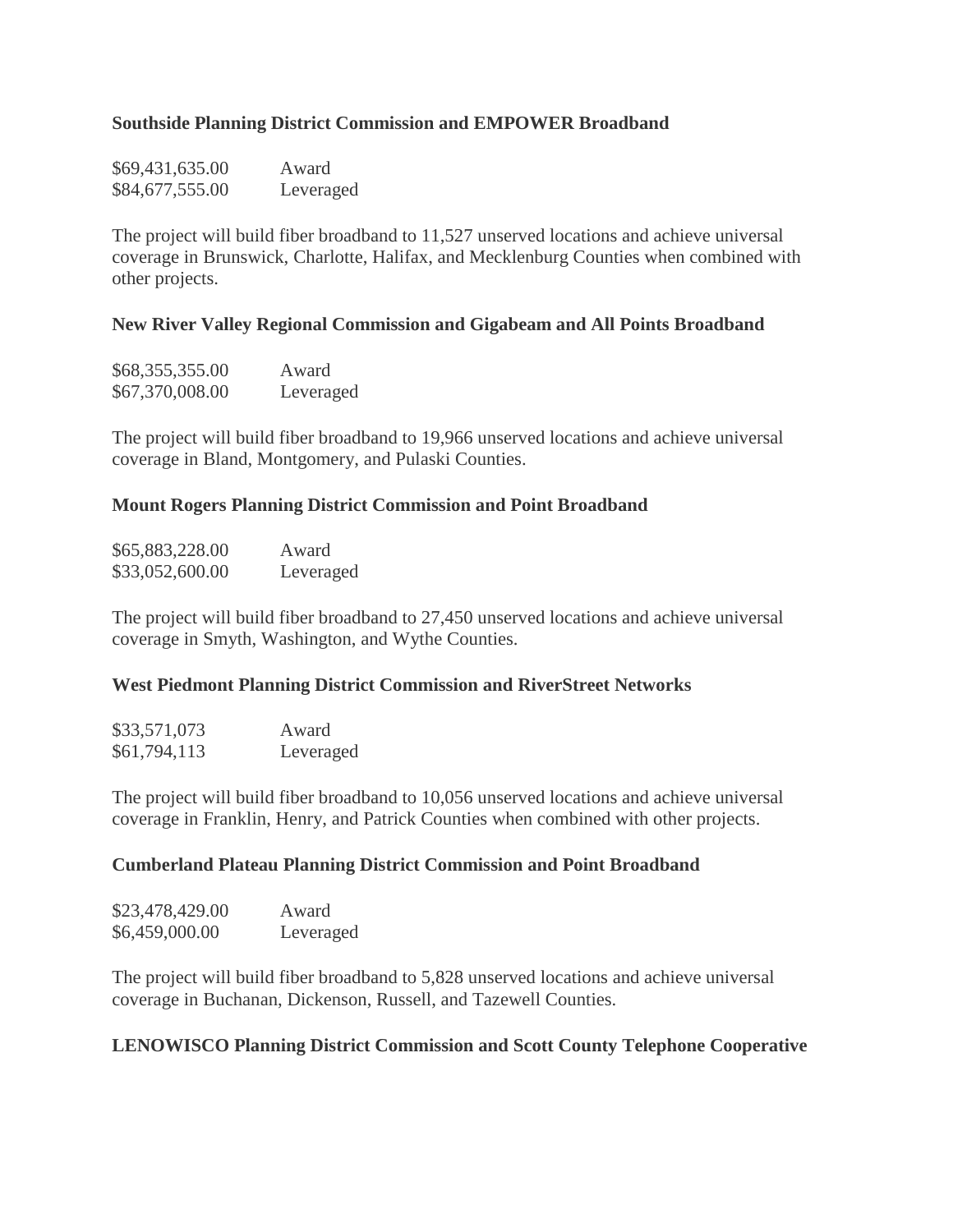| \$22,190,500.00 | Award     |
|-----------------|-----------|
| \$6,354,500.00  | Leveraged |

The project will build fiber broadband to 10,982 unserved locations and achieve universal coverage in Lee, Wise, and Scott Counties.

## **Hampton Roads Planning District Commission and Charter Communications**

| \$21,120,053.50 | Award     |
|-----------------|-----------|
| \$13,839,522,50 | Leveraged |

The project will build fiber broadband to 12,223 unserved locations and achieve universal coverage in the City of Suffolk, Isle of Wight, and Southampton Counties. The project was supported by Primis Bank through the Commonwealth Connect Fund.

## **Loudoun County and All Points Broadband**

| \$17,524,000.00 | Award     |
|-----------------|-----------|
| \$42,376,126.00 | Leveraged |

The project will build fiber broadband to 8,629 unserved locations and achieve universal coverage in Loudoun County.

#### **Commonwealth Regional Council and Kinex**

| \$15,000,000.00 | Award     |
|-----------------|-----------|
| \$12,450,992.00 | Leveraged |

The project will build fiber broadband to 11,397 unserved locations and achieve universal coverage in Cumberland, Lunenburg, and Prince Edward Counties when combined with other projects.

#### **Hanover County and All Points Broadband**

| \$13,970,000.00 | Award     |
|-----------------|-----------|
| \$41,469,332.00 | Leveraged |

The project will build fiber broadband to 6,198 unserved locations and achieve universal coverage in Hanover County. The project was supported by Primis Bank through the Commonwealth Connect Fund.

## **Eastern Shore of Virginia Broadband Authority**

| \$12,310,777.25 | Award     |
|-----------------|-----------|
| \$3,314,865.50  | Leveraged |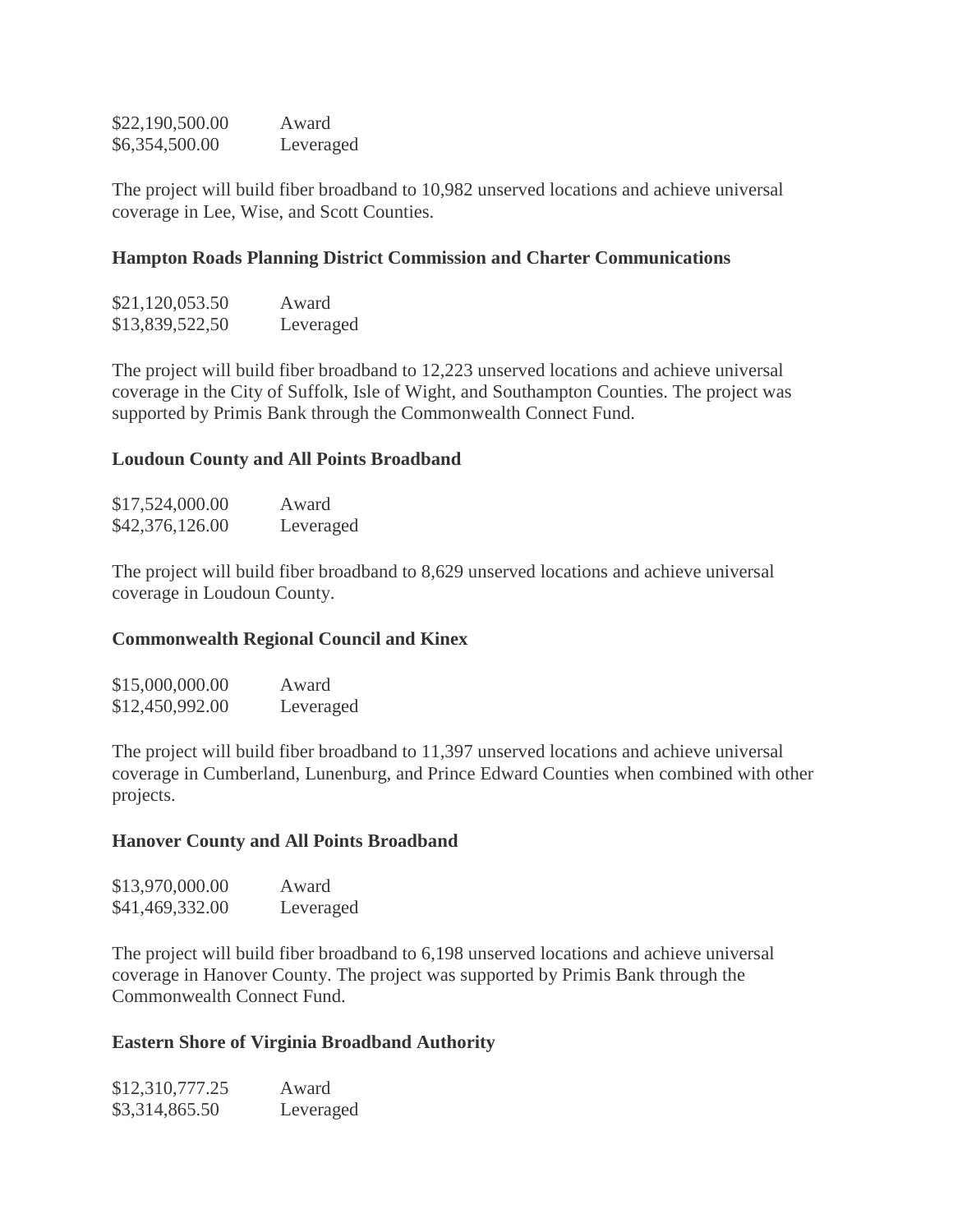The project will build fiber broadband to 11,091 unserved locations and achieve universal coverage in Accomack and Northampton Counties.

## **Shenandoah County and Shentel**

| \$12,176,662.00 | Award     |
|-----------------|-----------|
| \$20,733,235.00 | Leveraged |

The project will build fiber broadband to 4,139 unserved locations and achieve universal coverage in Shenandoah County.

## **Franklin County and Shentel**

| \$9,832,456.00  | Award     |
|-----------------|-----------|
| \$14,722,315.00 | Leveraged |

The project will build fiber and wireless broadband to 3,508 unserved locations and achieve universal coverage in Franklin County when combined with other projects.

## **Bedford County and Shentel**

| \$8,642,313.00  | Award     |
|-----------------|-----------|
| \$17,546,515.00 | Leveraged |

The project will build fiber and wireless broadband to 5,565 unserved locations and achieve universal coverage in Bedford County when combined with other projects.

#### **Bedford County and ZiTEL**

| \$8,523,908.31  | Award     |
|-----------------|-----------|
| \$10,208,347.39 | Leveraged |

The project will build fiber broadband to 4,114 unserved locations and achieve universal coverage in Bedford County when combined with other projects.

# **Culpeper County and All Points Broadband**

| \$8,600,000.00  | Award     |
|-----------------|-----------|
| \$21,914,455.00 | Leveraged |

The project will build fiber broadband to 4,269 unserved locations and achieve universal coverage in Culpeper County.

#### **Bath-Highland Network Authority and MGW**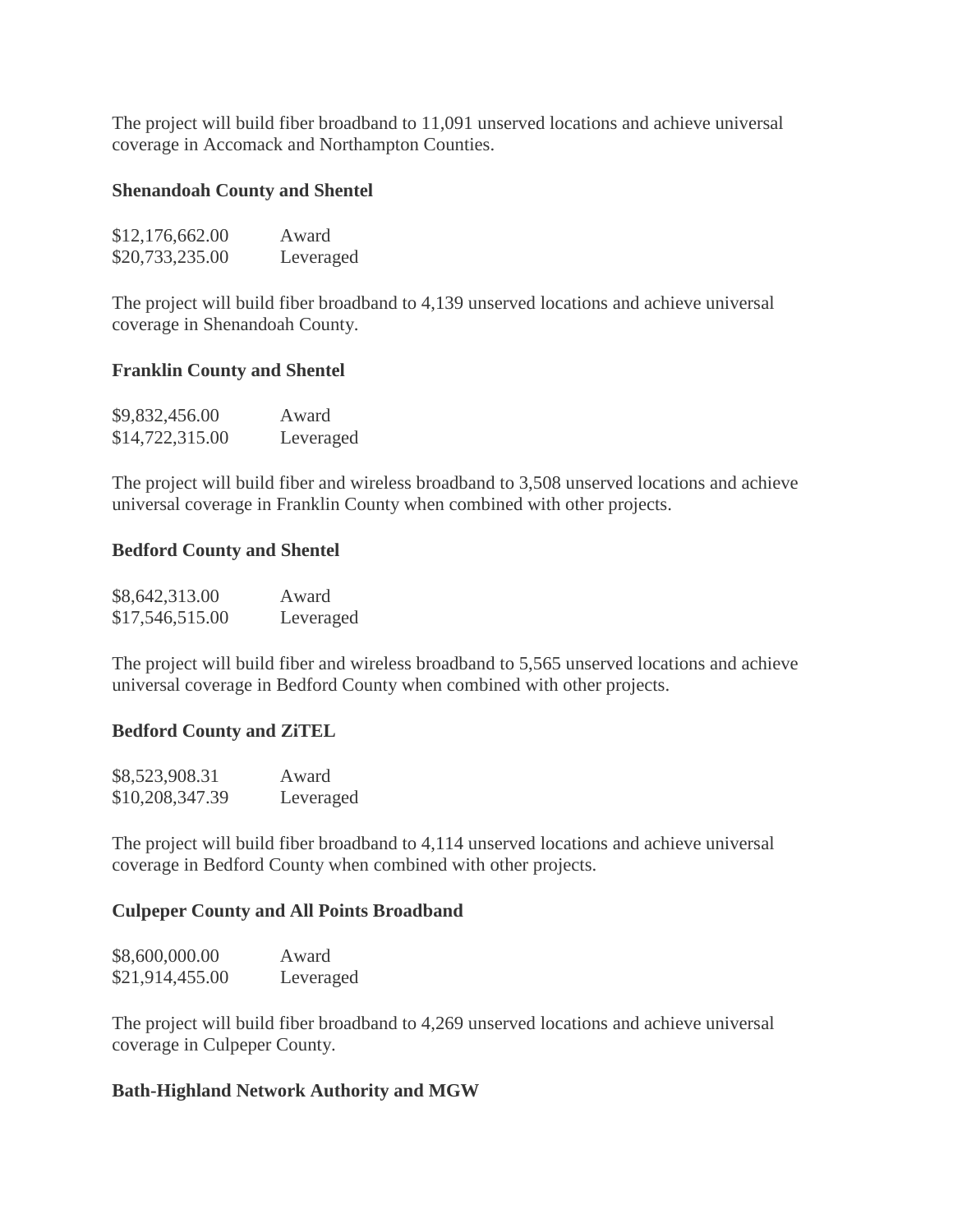| \$7,876,800.00 | Award     |
|----------------|-----------|
| \$3,113,200.00 | Leveraged |

The project will build fiber broadband to 2,470 unserved locations and achieve universal coverage in Bath and Highland Counties.

#### **Dinwiddie County and RURALBAND**

| \$7,532,055.35  | Award     |
|-----------------|-----------|
| \$13,116,640.00 | Leveraged |

The project will build fiber broadband to 1,622 unserved locations and achieve universal coverage in Dinwiddie County. The project was supported by the Cameron Foundation through the Commonwealth Connect Fund.

# **Campbell County and Shentel**

| \$5,443,000.00  | Award     |
|-----------------|-----------|
| \$10,107,617.00 | Leveraged |

The project will build fiber and wireless broadband to 3,509 unserved locations and achieve universal coverage in Campbell County when combined with other projects.

#### **King William County and All Points Broadband**

| \$5,400,000.00  | Award     |
|-----------------|-----------|
| \$12,330,631.00 | Leveraged |

The project will build fiber broadband to 2,236 unserved locations and achieve universal coverage in King William County. The project was supported by Primis Bank through the Commonwealth Connect Fund.

#### **Sussex County and RURALBAND**

| \$4,896,892.00 | Award     |
|----------------|-----------|
| \$1,678,571.00 | Leveraged |

The project will build fiber broadband to 2,267 unserved locations and achieve universal coverage in Sussex County. The project was supported by the Cameron Foundation through the Commonwealth Connect Fund.

#### **Stafford County and Comcast**

| \$3,398,155.60 | Award     |
|----------------|-----------|
| \$2,364,380.00 | Leveraged |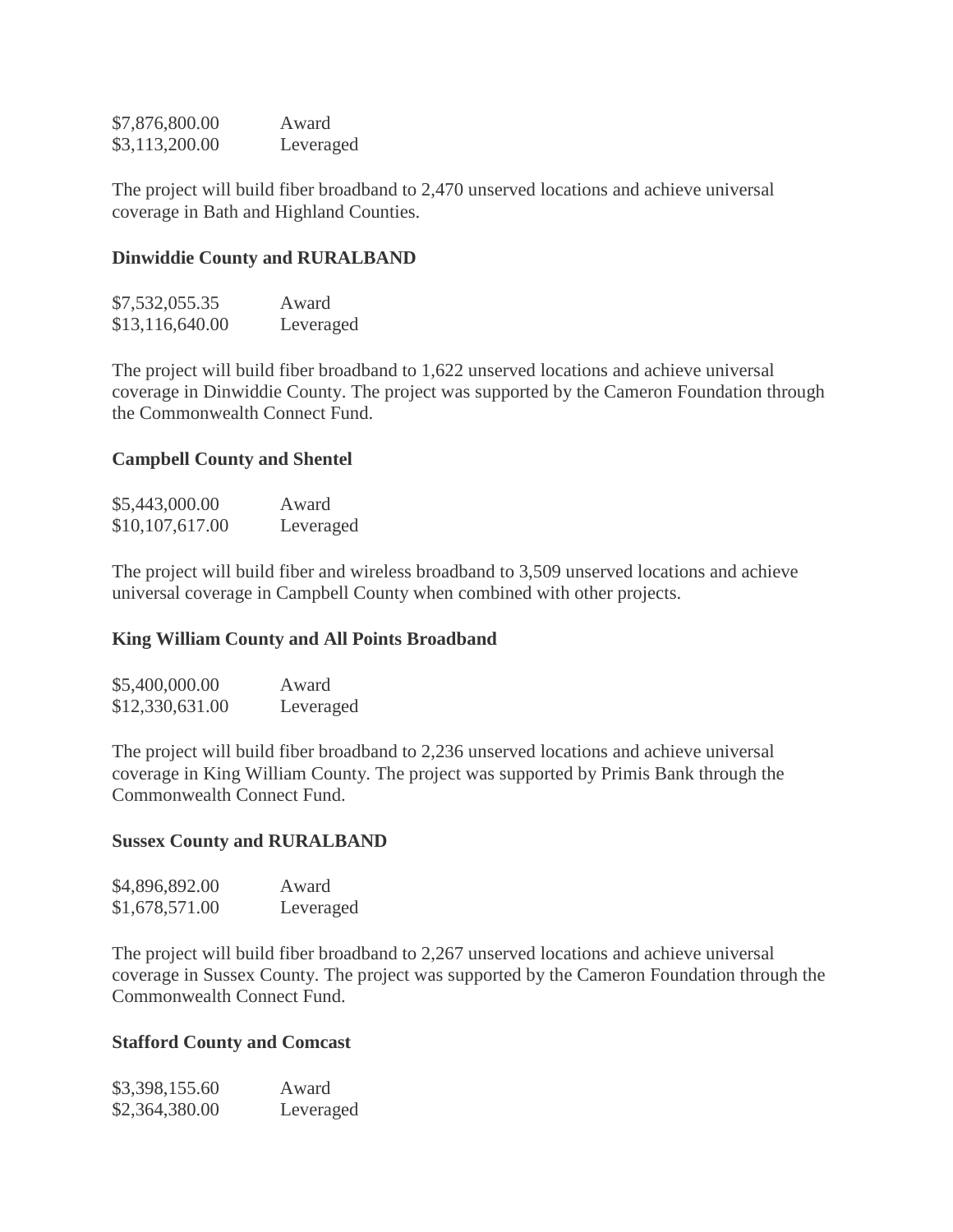The project will build fiber broadband to 634 unserved locations and achieve universal coverage in Stafford County.

# **Northern Neck Planning District Commission and All Points Broadband**

| \$3,190,500.00  | Award     |
|-----------------|-----------|
| \$20,477,692.25 | Leveraged |

The project will build fiber broadband to 3,411 unserved locations and achieve universal coverage in King George, Lancaster, and Northumberland Counties.

# **Botetourt County and Lumos**

| \$3,084,796.00 | Award     |
|----------------|-----------|
| \$4,824,937.00 | Leveraged |

The project will build fiber broadband to 1,901 unserved locations and achieve universal coverage in Botetourt County.

# **Middlesex County and All Points Broadband**

| \$2,050,000.00 | Award     |
|----------------|-----------|
| \$8,453,887.00 | Leveraged |

The project will build fiber broadband to 970 unserved locations and achieve universal coverage in Middlesex County.

# **Roanoke County and Craig Botetourt Electric Cooperative**

| \$1,581,584.00 | Award     |
|----------------|-----------|
| \$1,646,138.00 | Leveraged |

The project will build fiber broadband to 495 unserved locations and achieve universal coverage in Roanoke County when combined with other projects.

# **Roanoke County and Cox Communications**

| \$1,535,264.00 | Award     |
|----------------|-----------|
| \$1,597,927.00 | Leveraged |

The project will build fiber broadband to 396 unserved locations and achieve universal coverage in Roanoke County when combined with other projects.

# **Roanoke County and Shentel**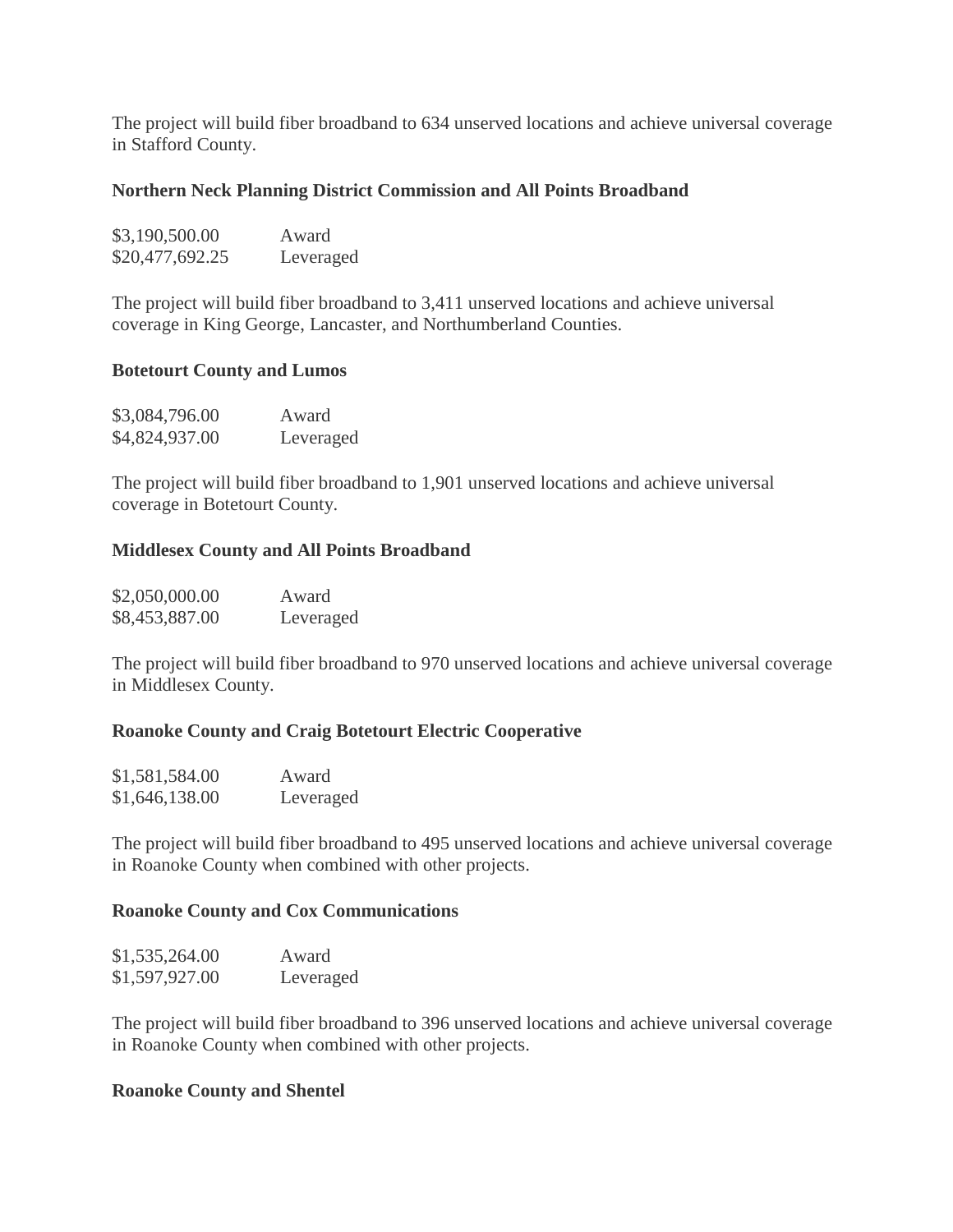| \$490,000.00 | Award     |
|--------------|-----------|
| \$510,000.00 | Leveraged |

The project will build fiber broadband to 213 unserved locations and achieve universal coverage in Roanoke County when combined with other projects.

#### **Roanoke County and B2X Online**

| \$170,609.00 | Award     |
|--------------|-----------|
| \$177,572.00 | Leveraged |

The project will build a wireless broadband network to connect 290 locations and achieve universal coverage in Roanoke County when combined with other projects.

## **West Piedmont Planning District Commission and Charter Communications**

| \$1,415,290.00 | Award     |
|----------------|-----------|
| \$2,124,671.00 | Leveraged |

The project will build fiber broadband to 690 unserved locations and achieve universal coverage in Patrick County when combined with other projects.

#### **Floyd County and Citizens**

| \$1,310,267.00 | Award     |
|----------------|-----------|
| \$1,111,725.00 | Leveraged |

The project will build fiber broadband to 723 unserved locations and achieve universal coverage in Floyd County.

#### **City of Chesapeake and Cox Communications**

| \$580,435.00 | Award     |
|--------------|-----------|
| \$434,559.00 | Leveraged |

The project will build fiber broadband to 279 unserved locations and achieve universal coverage in the City of Chesapeake.

# # #

#### VIRGINIA GOVERNOR

- [About the Governor](https://www.governor.virginia.gov/about-the-governor/)
- [The Administration](https://www.governor.virginia.gov/the-administration/)
- [Constituent Services](https://www.governor.virginia.gov/constituent-services/)
- [Newsroom](https://www.governor.virginia.gov/newsroom/)